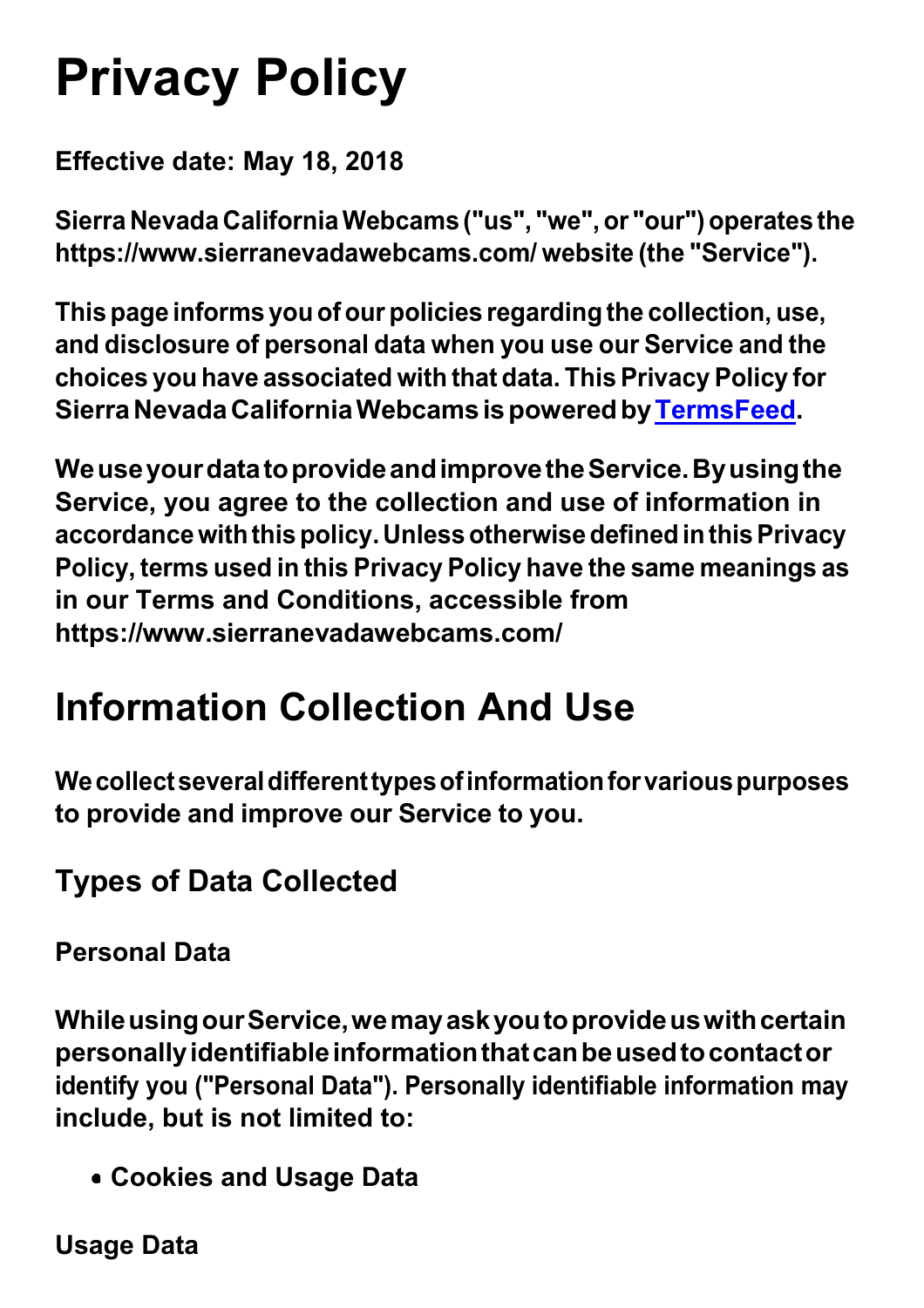**WemayalsocollectinformationhowtheServiceisaccessedand used ("Usage Data"). This Usage Data may include information such as your computer's Internet Protocol address (e.g. IP address), browsertype, browser version, the pages of our Service that you visit, the time and date of your visit, the time spent on those pages, unique device identifiers and other diagnostic data.**

**Tracking & Cookies Data**

**Weuse cookies and similartrackingtechnologies totrackthe activity on our Service and hold certain information.**

**Cookiesarefileswithsmallamountofdatawhichmayincludean anonymous unique identifier. Cookies are sentto your browserfrom a website and stored on your device. Tracking technologies also used are beacons, tags, and scripts to collect and track information and to improve and analyze ourService.**

**You can instruct your browserto refuse all cookies orto indicate when acookie isbeingsent.However,ifyoudonotacceptcookies,you may not be able to use some portions of our Service.**

**Examples of Cookies we use:**

- **SessionCookies.WeuseSessionCookiestooperateour Service.**
- **PreferenceCookies.WeusePreferenceCookiestoremember your preferences and varioussettings.**
- **Security Cookies. We use Security Cookies forsecurity purposes.**

### **Use of Data**

**Sierra Nevada California Webcams uses the collected data for various purposes:**

**To provide and maintain theService**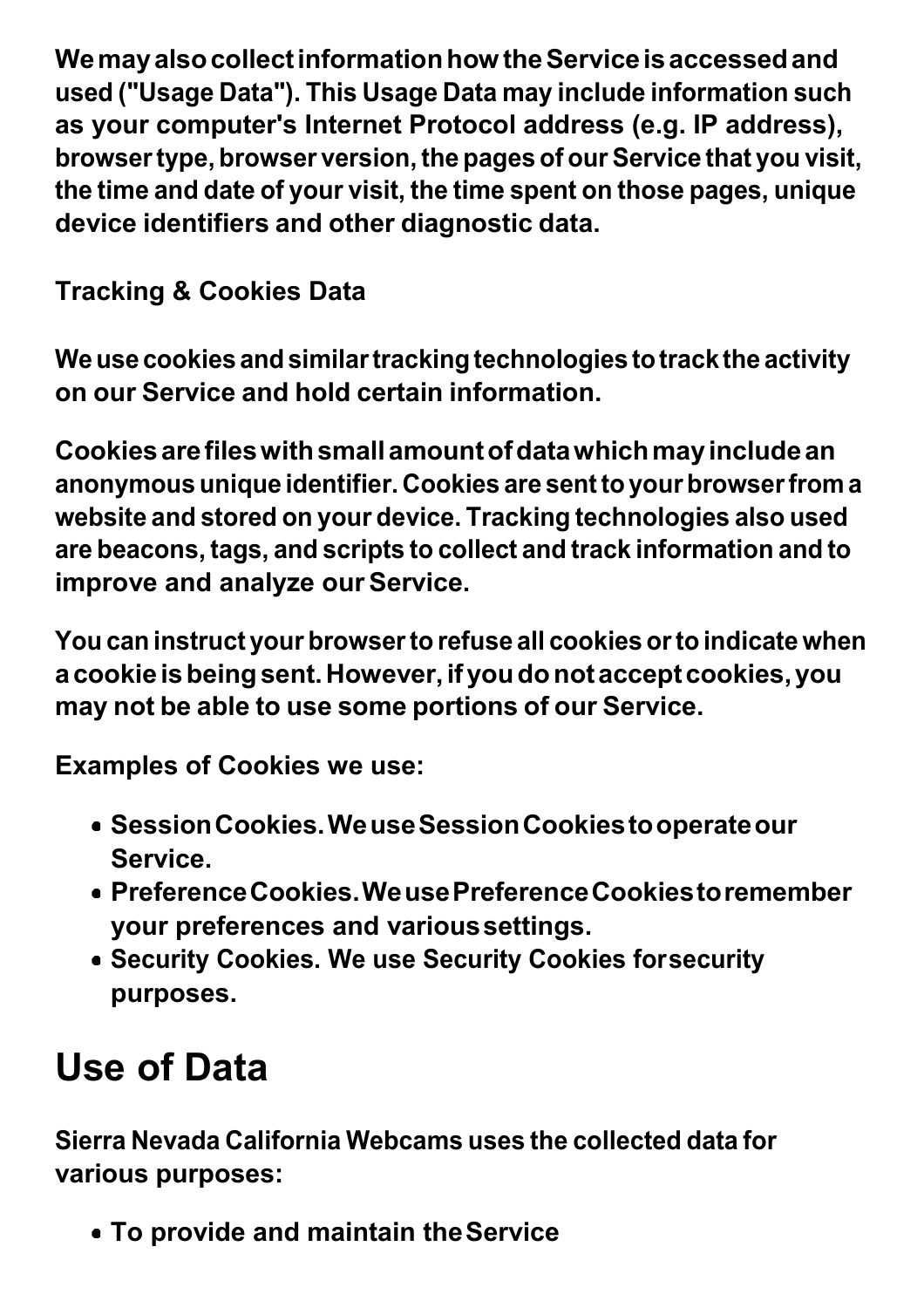- **To notify you about changes to our Service**
- **To allow you to participate in interactive features of our Service when you choose to doso**
- **To provide customer care andsupport**
- **To provide analysis or valuable information so that we can improve the Service**
- **To monitor the usage of theService**
- **To detect, prevent and address technical issues**

### **Transfer Of Data**

**Yourinformation, including Personal Data, may be transferred to andmaintainedon—computerslocatedoutsideofyourstate, province,countryorothergovernmentaljurisdictionwherethedata protectionlawsmaydifferthanthose fromyourjurisdiction.**

**IfyouarelocatedoutsideUnitedStatesandchoosetoprovide information to us, please note that we transferthe data, including Personal Data, to United States and process it there.**

**YourconsenttothisPrivacyPolicyfollowedbyyoursubmissionof suchinformationrepresentsyouragreementtothattransfer.**

**SierraNevadaCaliforniaWebcamswilltakeallstepsreasonably necessary to ensure that your data is treated securely and in accordancewith thisPrivacyPolicy and no transfer of yourPersonal Data will take place to an organization or a country unless there are adequatecontrolsinplaceincludingthesecurityofyourdataand other personal information.**

#### **Disclosure Of Data**

#### **Legal Requirements**

**Sierra Nevada California Webcams may disclose your Personal Data in the good faith belief that such action is necessary to:**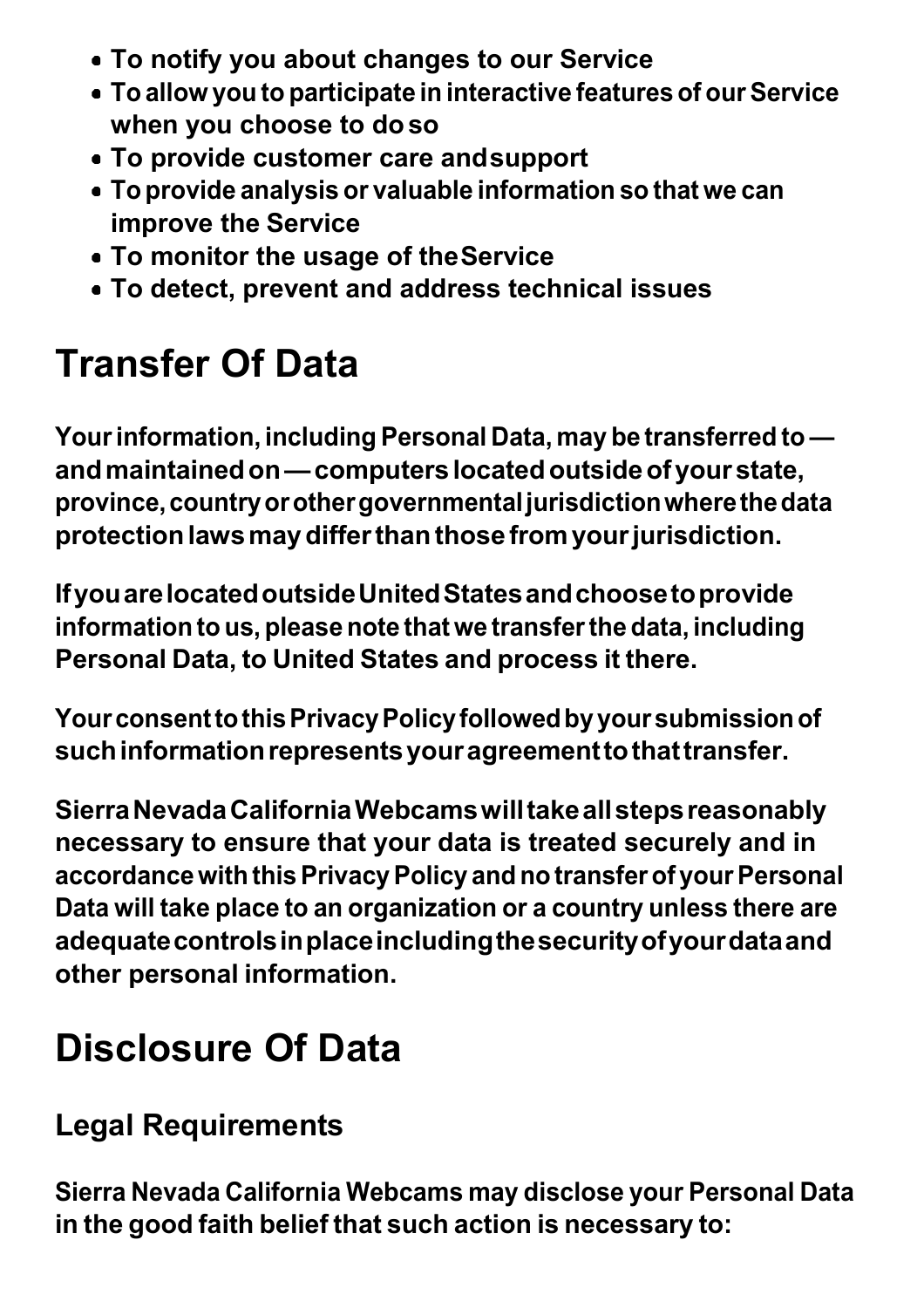- **To comply with a legalobligation**
- **To protect and defend the rights or property of Sierra Nevada California Webcams**
- **Topreventorinvestigatepossiblewrongdoinginconnectionwith the Service**
- **To protect the personal safety of users of the Service orthe public**
- **To protect against legal liability**

### **Security Of Data**

**The security of your data is important to us, butrememberthat no methodoftransmission overthe Internet,or methodof electronic storage is 100% secure. While we strive to use commercially acceptable means to protect your Personal Data, we cannot guarantee its absolute security.**

### **Service Providers**

**We may employ third party companies and individuals to facilitateour Service ("ServiceProviders"),to provide the Service on our behalf,to perform Service-related services orto assist us in analyzing how our Service is used.**

**These third parties have access to your Personal Data only to perform thesetasksonourbehalfandareobligatednottodiscloseoruseit for any other purpose.**

### **Links To Other Sites**

**Our Service may contain links to other sites that are not operated by us.Ifyouclickonathirdpartylink,youwillbedirectedtothatthird party's site. We strongly advise you to review the Privacy Policy of every site you visit.**

**We have no control over and assume no responsibility forthe content,**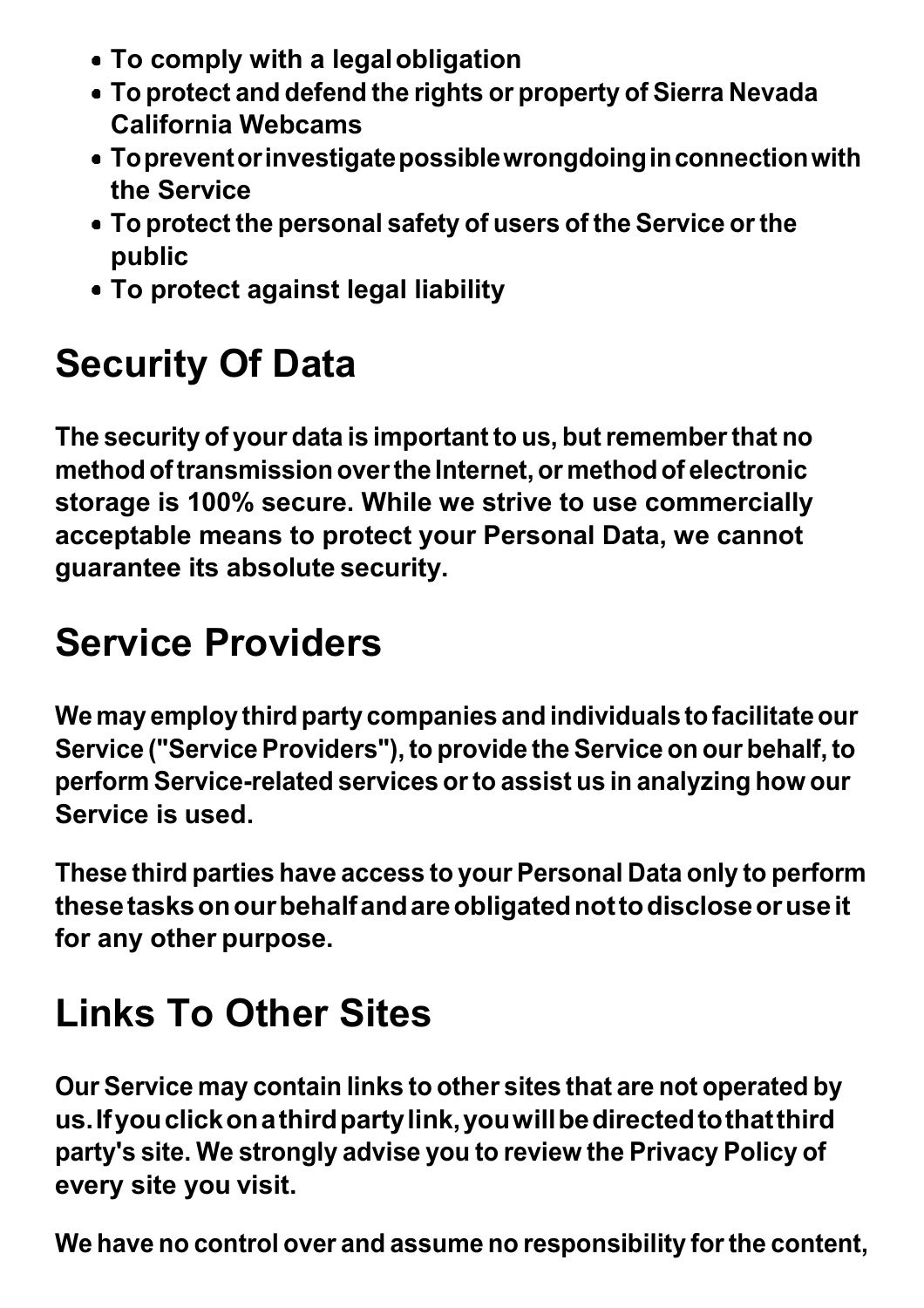**privacy policies or practices of any third party sites or services.**

### **Children's Privacy**

**OurServicedoesnotaddressanyoneundertheageof18 ("Children").**

**Wedonotknowinglycollectpersonallyidentifiableinformationfrom anyoneundertheageof18.Ifyouareaparentorguardianandyou areawarethatyourChildrenhasprovideduswithPersonalData, please contact us. If we become aware that we have collected PersonalDatafromchildrenwithoutverificationofparentalconsent, we take steps to remove that information from our servers.**

### **Changes To This Privacy Policy**

**WemayupdateourPrivacyPolicyfromtimetotime.Wewillnotify you of any changes by posting the new Privacy Policy on this page.**

**We will let you know via email and/or a prominent notice on our Service, prior to the change becoming effective and update the "effective date" at the top of this Privacy Policy.**

**YouareadvisedtoreviewthisPrivacyPolicyperiodicallyforany changes. Changes to this Privacy Policy are effective when they are posted on this page.**

### **Contact Us**

If you have any questions about this Privacy Policy, please contact us:

By email: [scott.williams84@yahoo.com](mailto:scott.williams84@yahoo.com)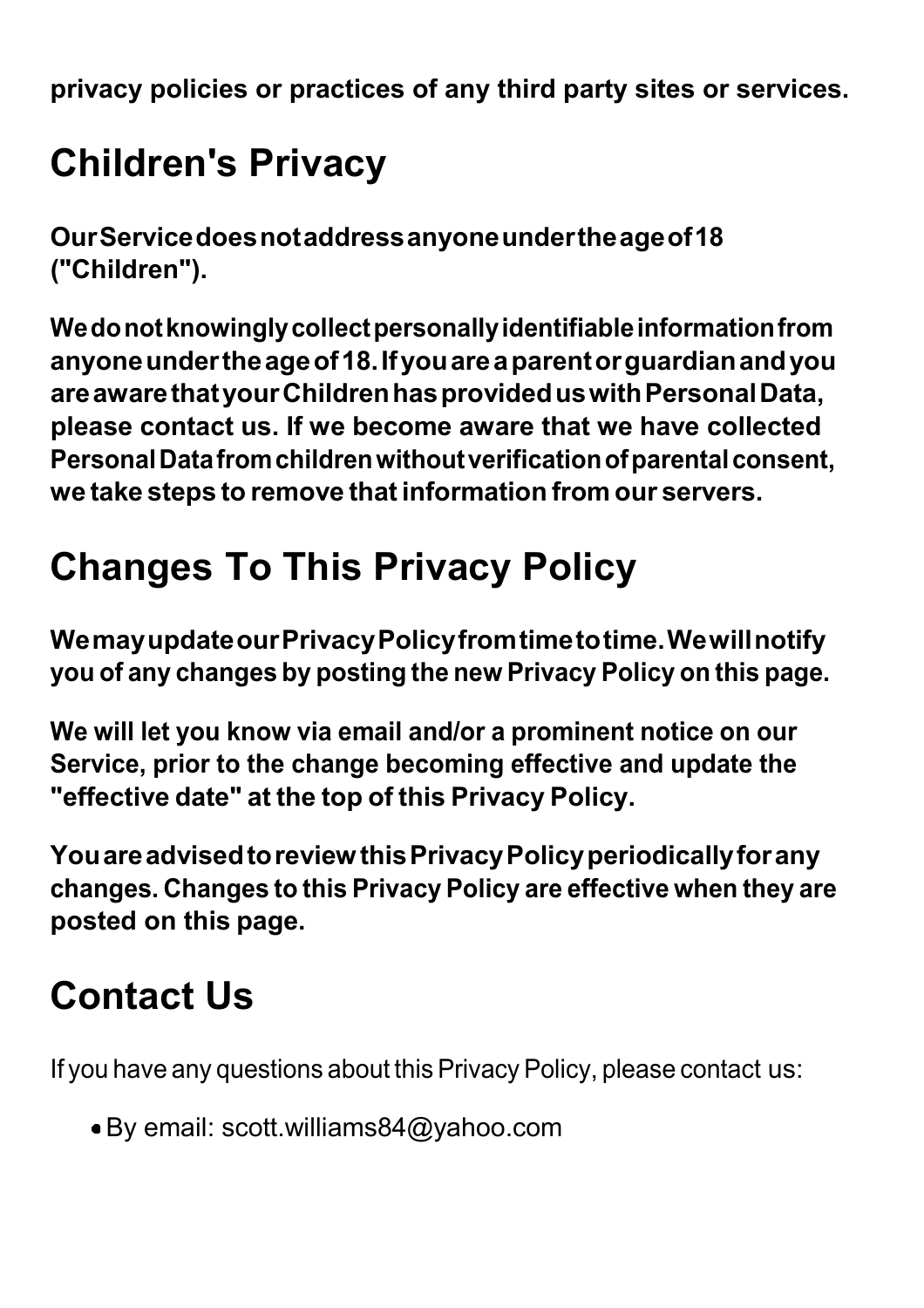### **Cookies Policy**

Last updated: June 26, 2018

Sierra Nevada California Webcams ("us","we", or "our") uses cookies onthe https:/[/www.sierranevadawebcams.com/ w](http://www.sierranevadawebcams.com/)ebsite andthe https:/[/www.sierranevadawebcams.com/ m](http://www.sierranevadawebcams.com/)obile application (the "Service"). By using the Service, you consent to the use of cookies.

Our Cookies Policy explains what cookies are, how we use cookies, how third-parties we may partner with may use cookies on the Service, yourchoicesregardingcookiesandfurtherinformationaboutcookies. This Cookies Policy for Sierra Nevada CaliforniaWebcamsis powered by TermsFeed.

### **What are cookies**

Cookies are small pieces of text sent by your web browser by a website you visit.Acookiefileisstoredinyourweb browser and allows the Service or a third-partytorecognizeyouandmake your next visit easier and the Service more useful to you.

Cookiescanbe"persistent"or"session"cookies.Persistentcookies remain onyour personal computer or mobiledevicewhenyougooffline, while session cookies are deleted as soon as you close your web browser.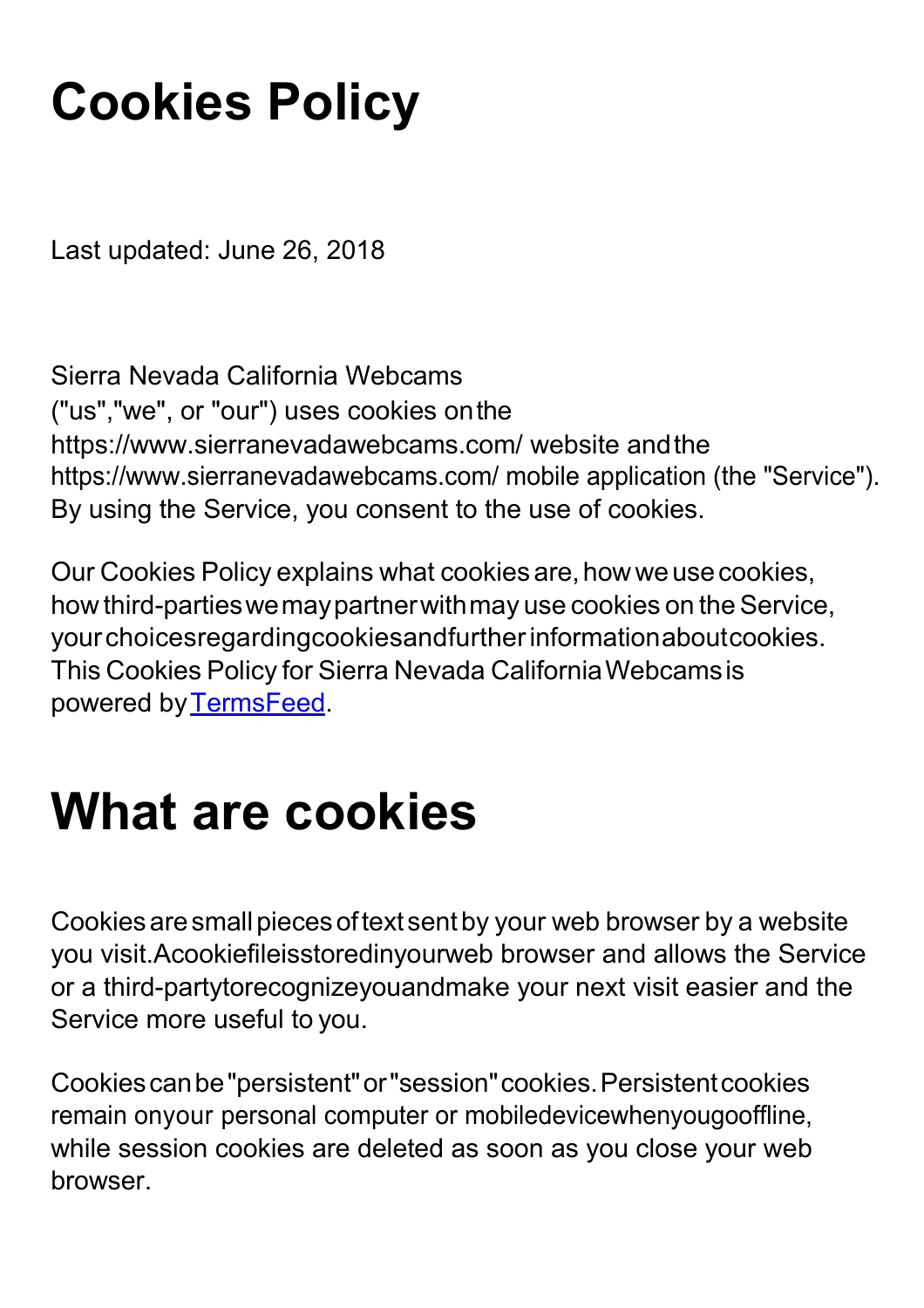# **How Sierra Nevada California Webcams uses cookies**

WhenyouuseandaccesstheService, wemayplaceanumberofcookies files in your web browser.

We use cookies for the following purposes:

- To enable certain functions of the Service
- WeusebothsessionandpersistentcookiesontheServiceandwe use differenttypesofcookiestorunthe Service:
- Essential cookies. We may use essential cookies to authenticate users andprevent fraudulentuseof user accounts.

# **What are your choices regarding cookies**

Ifyou'dliketodeletecookiesorinstruct yourwebbrowser to delete or refuse cookies,please visit the help pages of your web browser.

Please note, however, that if you delete cookies or refuse to accept them,you might not be able to use all of the features we offer,you may not be able to storeyourpreferences, and someof our pages mightnot display properly.

FortheChromewebbrowser,please visit this page fromGoogle: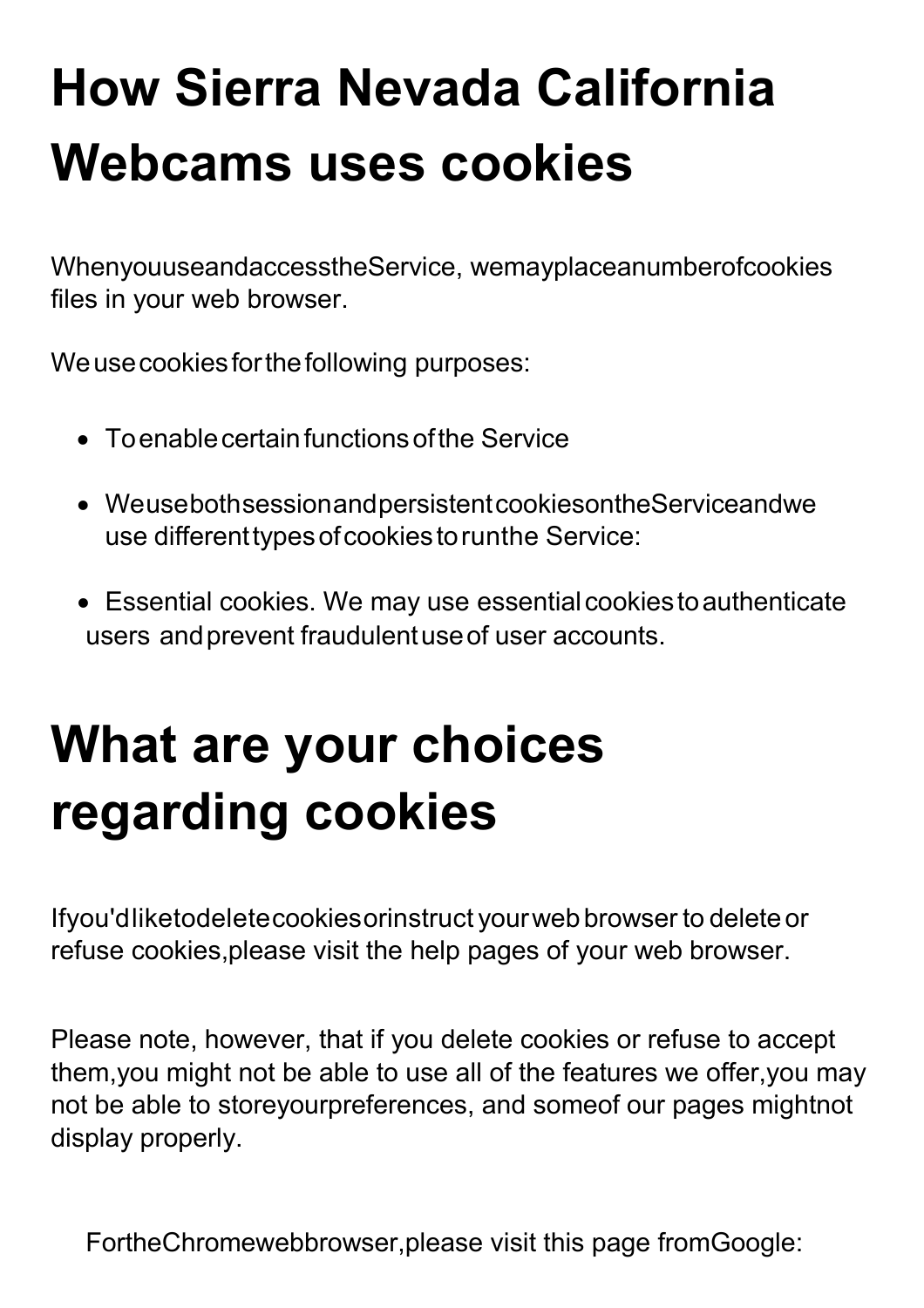[https://support.google.com/accounts/a](https://support.google.com/accounts/answer/32050)

Forthe Internet Explorer web browser,pleasevisitthispage from Microsoft: <http://support.microsoft.com/kb/278835>

For the Firefox web browser, please visit this page from Mozilla: [https://support.mozilla.org/en-](https://support.mozilla.org/en-US/kb/delete-cookies-remove-info-websites-stored) US/kb/delete-cookies[remove-info-](https://support.mozilla.org/en-US/kb/delete-cookies-remove-info-websites-stored) [websites-stored](https://support.mozilla.org/en-US/kb/delete-cookies-remove-info-websites-stored)

For the Safari web browser, please visit this page from Apple: [https://support.apple.com/kb/PH21411](https://support.apple.com/kb/PH21411?locale=en_US) locale=en\_US

Foranyotherwebbrowser,please visityourwebbrowser'sofficial web pages.

## **Where can you find more information about cookies**

Youcanlearnmoreaboutcookiesand thefollowing thirdparty websites:

• All About Cookies: http://www.allaboutcookies.org/

Network Advertising Initiative: <http://www.networkadvertising.org/>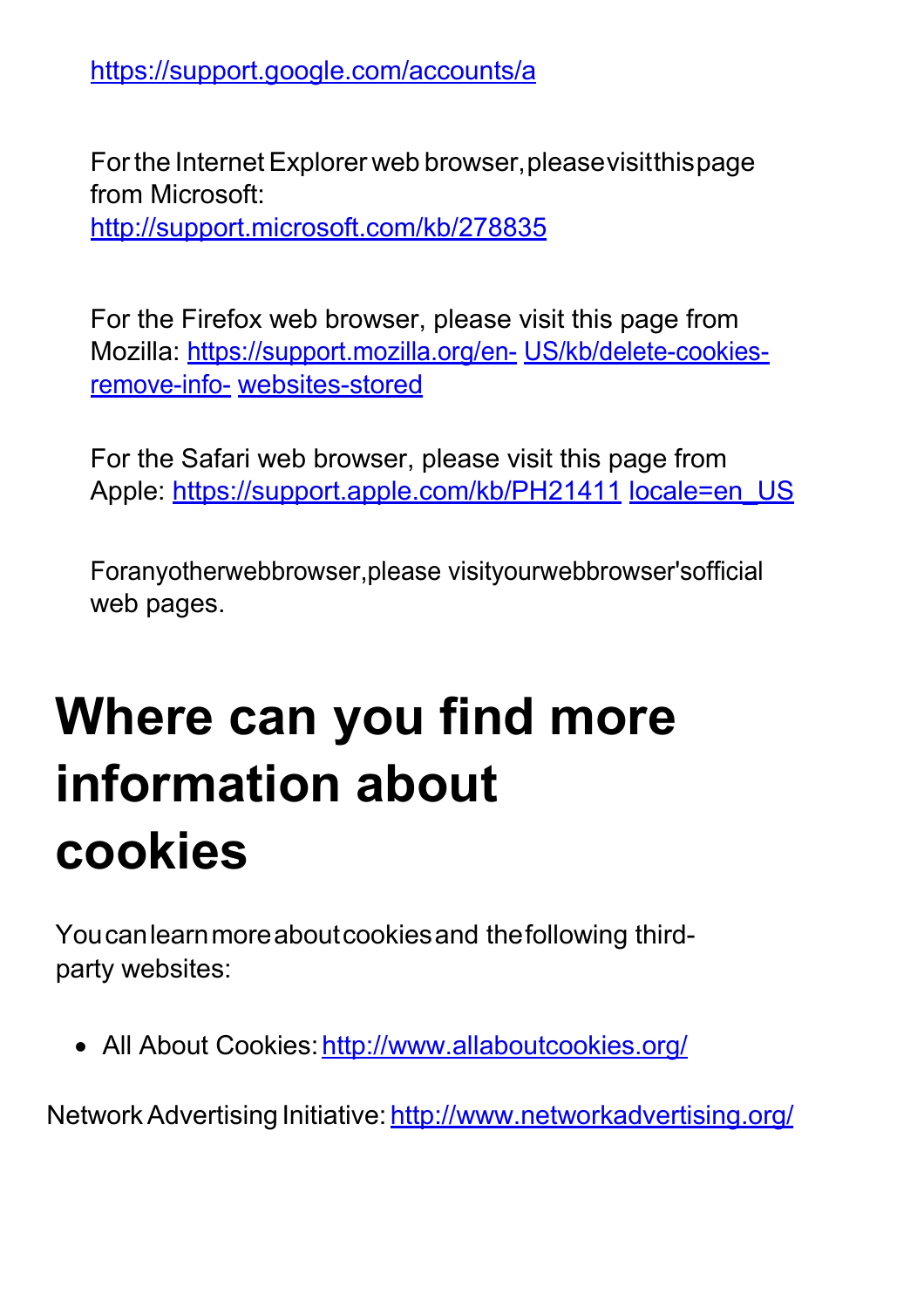# **Terms and Conditions ("Terms")**

**Last updated: May 18, 2018**

**Please read these Terms and Conditions ("Terms", "Terms and Conditions") carefully before using the https:/[/www.sierranevadawebcams.com/ w](http://www.sierranevadawebcams.com/)ebsite (the "Service") operated bySierra Nevada CaliforniaWebcams ("us", "we",or "our").**

**Your access to and use of the Service is conditioned on your acceptance of and compliance with these Terms. These Terms apply to all visitors,users and otherswho access or use theService.**

**ByaccessingorusingtheServiceyouagreetobeboundbythese Terms.Ifyoudisagreewithanypartofthetermsthenyoumaynot access the Service. This Terms and Conditions agreement for Sierra Nevada California Webcams is powered by [TermsFeed.](https://termsfeed.com/)**

### **Links To Other Web Sites**

**OurService may contain links to third-party web sitesor services that arenotownedorcontrolledbySierraNevadaCaliforniaWebcams.**

**Sierra Nevada California Webcams has no control over, and assumes noresponsibility for,the content,privacypolicies, or practices of any third party web sites or services. You further acknowledge and agree thatSierraNevadaCaliforniaWebcamsshallnotberesponsibleor liable, directly orindirectly, for any damage orloss caused or alleged tobecausedbyorinconnectionwithuseoforrelianceonanysuch content, goods or services available on orthrough any such web sites or services.**

**We strongly advise you to read the terms and conditions and privacy policiesof any third-partywebsitesor services that you visit.**

### **Termination**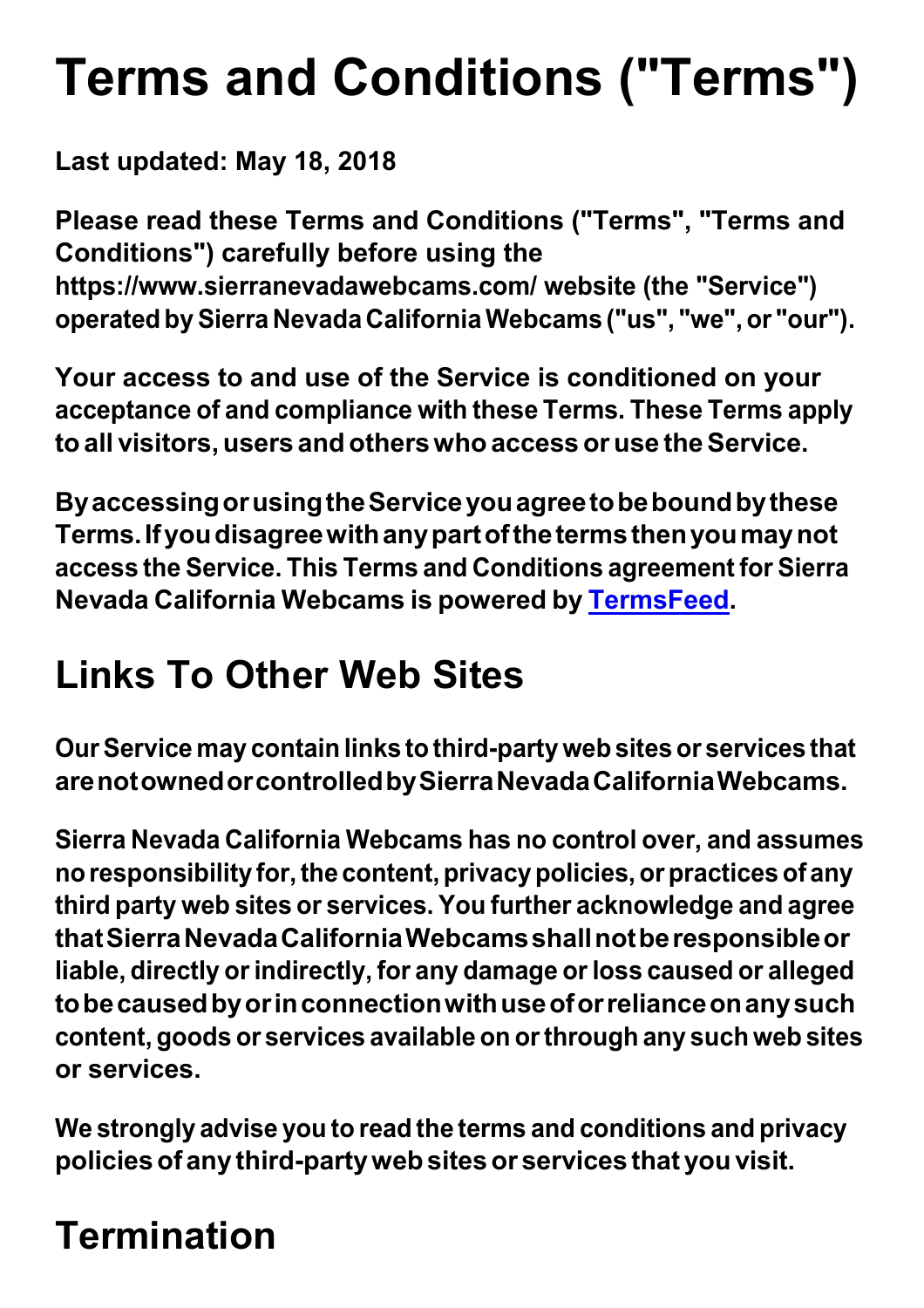**We may terminate or suspend access to our Service immediately, withoutpriornoticeorliability,foranyreasonwhatsoever,including without limitation if you breach the Terms.**

**All provisionsofthe Termswhich bytheirnatureshould survive termination shall survive termination, including, without limitation, ownership provisions, warranty disclaimers, indemnity and limitations of liability.**

### **Governing Law**

**These Terms shall be governed and construed in accordance with the lawsofCalifornia,UnitedStates,withoutregardtoitsconflictoflaw provisions.**

**Ourfailure to enforce any right or provision of these Terms will not be considered a waiver of those rights. If any provision of these Terms is held to be invalid or unenforceable by a court, the remaining provisions of these Terms will remain in effect. These Terms constitute the entire agreement between us regarding our Service, andsupersedeandreplace anyprior agreementswemighthave between us regarding theService.**

### **Changes**

**We reserve the right, at our sole discretion, to modify orreplace these Terms at any time. If a revisionismaterialwewilltry toprovide at least 30 days notice prior to any new terms taking effect. What constitutes a material change will be determined at our sole discretion.**

**BycontinuingtoaccessoruseourServiceafterthoserevisions become effective, you agree to be bound by the revised terms. If you do not agree to the new terms, please stop using the Service.**

### **Contact Us**